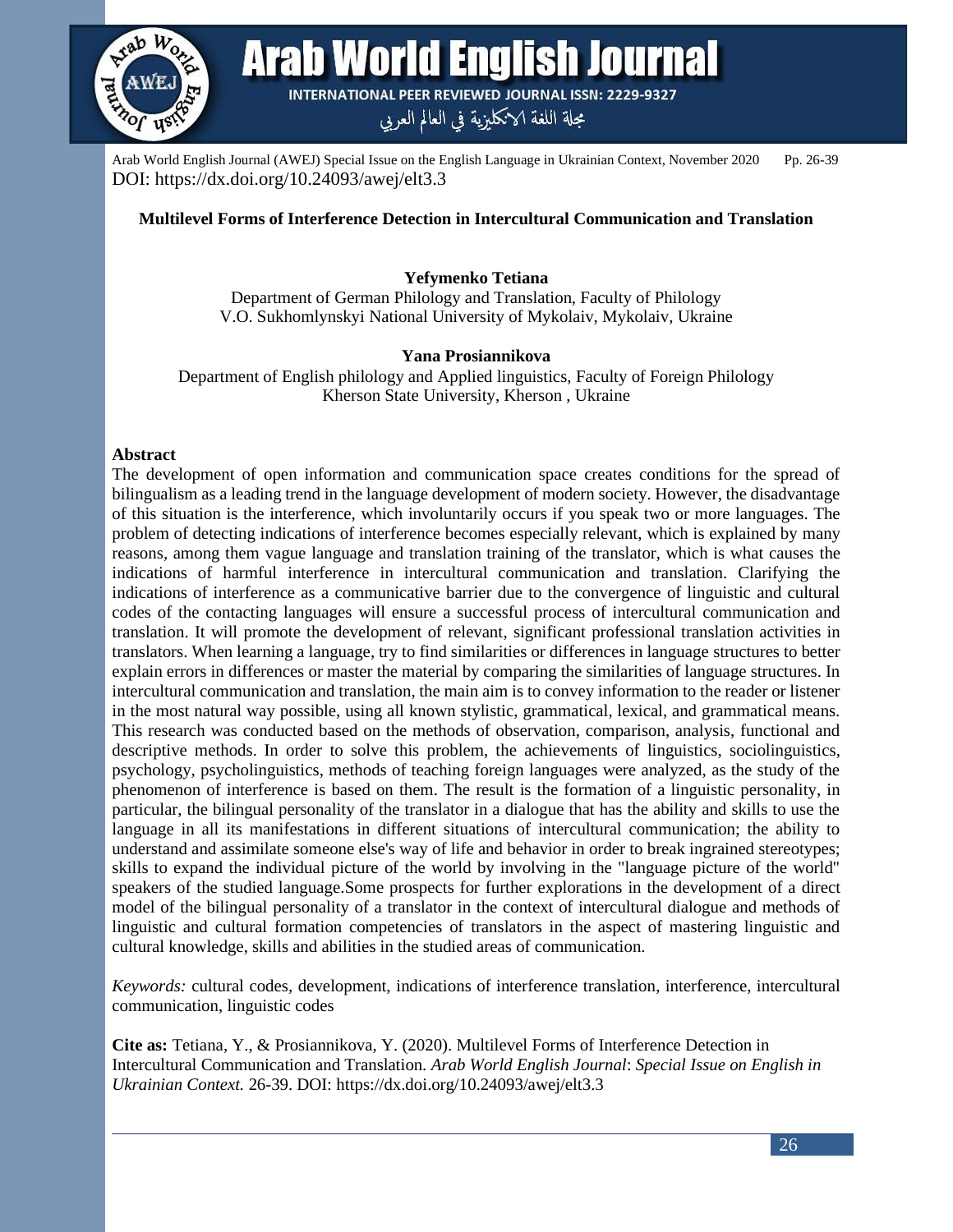# **Introduction**

In modern linguistics, the problem of detecting interference is especially relevant, due to several reasons. First, the value system of the people, way of life, mentality, national character, traditions, customs - all this, along with the real world around man, the real conditions of his life is reflected in language. Knowledge of the state system, social economic relations, norms and rules of conduct, style and way of life, rituals in various situations of interpersonal and business partnership, customs, traditions of native speakers are the key to the success of intercultural communication and correct translation. Secondly, in the context of modern integration of the individual international and world culture, and in the context of expanding international contacts, internationalization of all spheres of life, the problems of language, culture, communication and translation are urgent. Thus, there is a need to study the identifying of multilevel interference in intercultural communication and translation.

The XXI century is a new stage in the development of modern society. Most of the socialcultural and political-economic changes of recent years are related to the desire of different countries and Ukraine, particularly for an open community and integration into a single European cultural and educational space. To establish contacts between domestic organizations and foreign partners, Ukrainian citizens were forced to reconsider the professional training of translators. When communicating with foreign partners, it is necessary to know not only a foreign language but also the cultural characteristics of their partners, if interlingual communication is conducted in the professional sphere and involves oral or written translation from one language to another. Professionally oriented intercultural communication is a means and a kind of translation in the field of professional communication.

- This study aims to answer the following two research questions: What are the causes and mechanisms of interference?
- How does the interference affect intercultural communication and translation?

The study of this issue is one of many currently underway. It is focused on identifying national specifics and interlingual differences in English and Ukrainian speech, establishing patterns of functional changes that accompany this phenomenon, interpreting the causes of interference and revealing the mechanisms of its generation in the sphere of linguistics. Taking into account interference during translation allows us to prevent mistakes and reduce their number, thus facilitating intercultural communication and identifying them.

Avoiding various problems related to interference promotes more effective development of second language competence, reduces the time to master new material, and allows you to develop self-control, and prevent the occurrence of interference more effectively.

# **Literature Review**

Theoretical and methodological basis the articles are intended for research of Ukrainian and foreign theorists and practitioners, in particular, on the phenomenon of interference in the framework of intercultural communication and translation, established by Alimov (2006), Anisimova (2012), Valihura (2008), Bartell (2003), Benson (2002), Rybina (2015).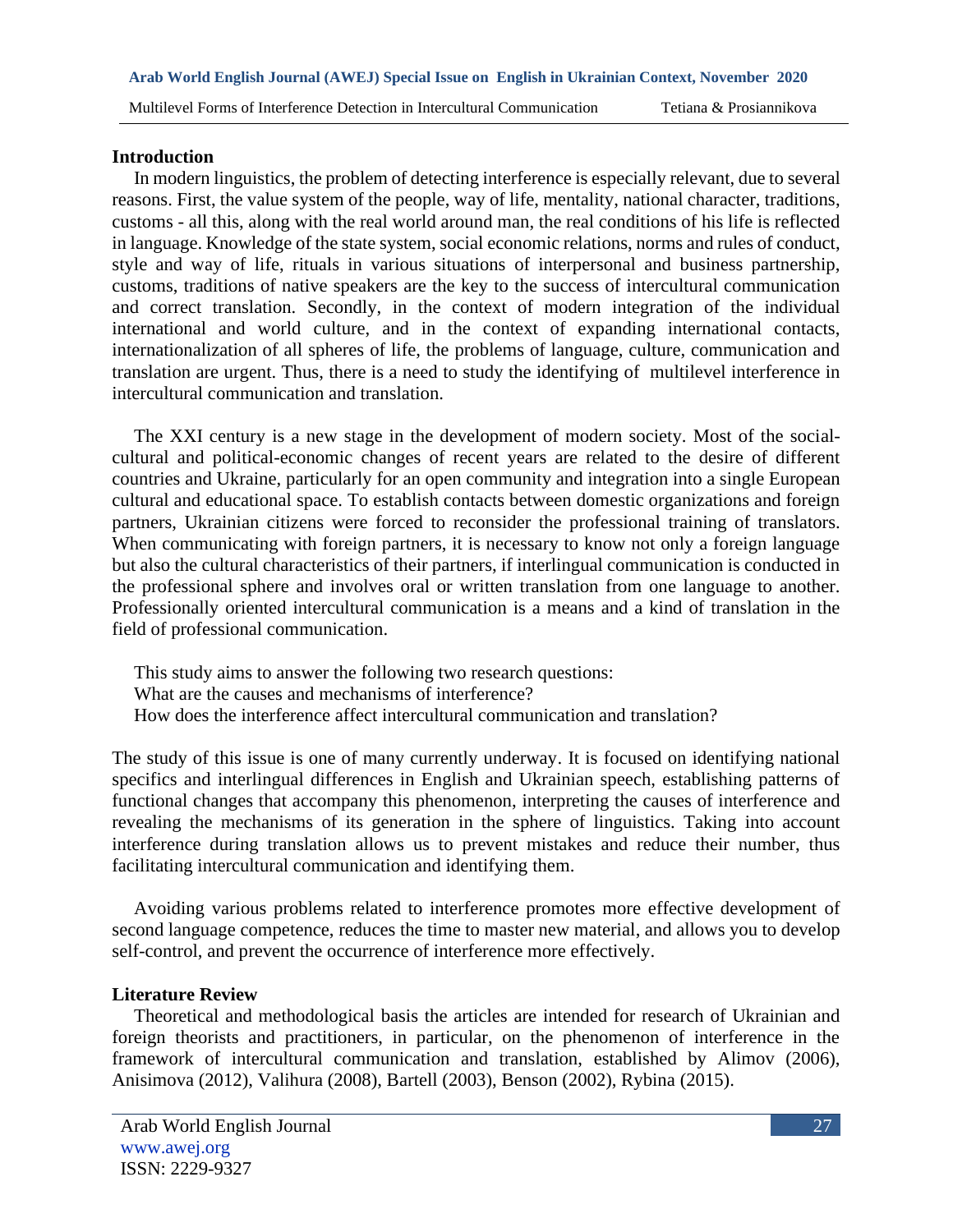Interference is a necessary condition for the translation process. Since languages cannot exist in isolation, and the process of intercultural communication and translation is a linguistic contact, the influence of one language on another will inevitably have the consequences of translation. Of course, it is impossible to claim that interlingual interference is always a functional, positive phenomenon. Still, it is also inadmissible to claim that it is still a negative phenomenon, because in that case, we limit ourselves to one-sidedness and limit the possibilities for translation (Korunets, 2003).

Variant equivalents are the most common type of translational equivalents. Most words are ambiguous in the linguistic aspect and therefore require the selection or formation of a lexicalsemantic match. The correspondence of the translated text to the original can be said when there is an identity of descriptive situations. It should be borne in mind that the cases of the complete mail of both individual lexical units and sentence parts of different languages in their entirety are relatively limited. The category of correspondence includes, first, the sum of formal components (structural connections), the sum of semantic components (lexical and grammatical meanings), as well as meaningful information (Korunets, 2003).

The study of the phenomenon of interference is based on linguistics, sociolinguistics, psychology, psycholinguistics, methods of teaching foreign languages.

In psychology, interference is considered the occurrence of obstacles due to the transfer of skills and abilities from one activity to another. It is due to objective disagreements, the process of conflict interaction of language mechanisms, which is manifested externally in the bilingual language in deviations from the laws of one language under the influence of negative interaction of another or due to internal influences of a similar nature (Rozentsveih, 1975).

In psycholinguistics, interference is considered as an integral part of the process of a slow, gradual penetration of a foreign language element into the system of a particular language in the process of mastering it.

In linguistics, the problem of interference is studied in the framework of language contacts, and this concept is understood as "violation of bilinguals (a person who speaks two languages) norms and rules for the ratio of two contact languages" (Komyssarov, 1973).

In the methodology of teaching foreign languages, interference is seen as a negative result of the unconscious transfer of former linguistic experience, as a break the influence of the native language on the studied foreign language (Myniar-Beloruchev, 1996).

Phonetic interference is understood as a distortion of the sound system of language due to the use of phonetic skills acquired during the study of another language or due to the native language (Brokert, 2012).

The term "transliteration" refers to a means of transmitting borrowed foreign words based on the graphical composition of the original language to the visual system of the translated language. There are several types of transliteration in translation. These are strict transliteration, which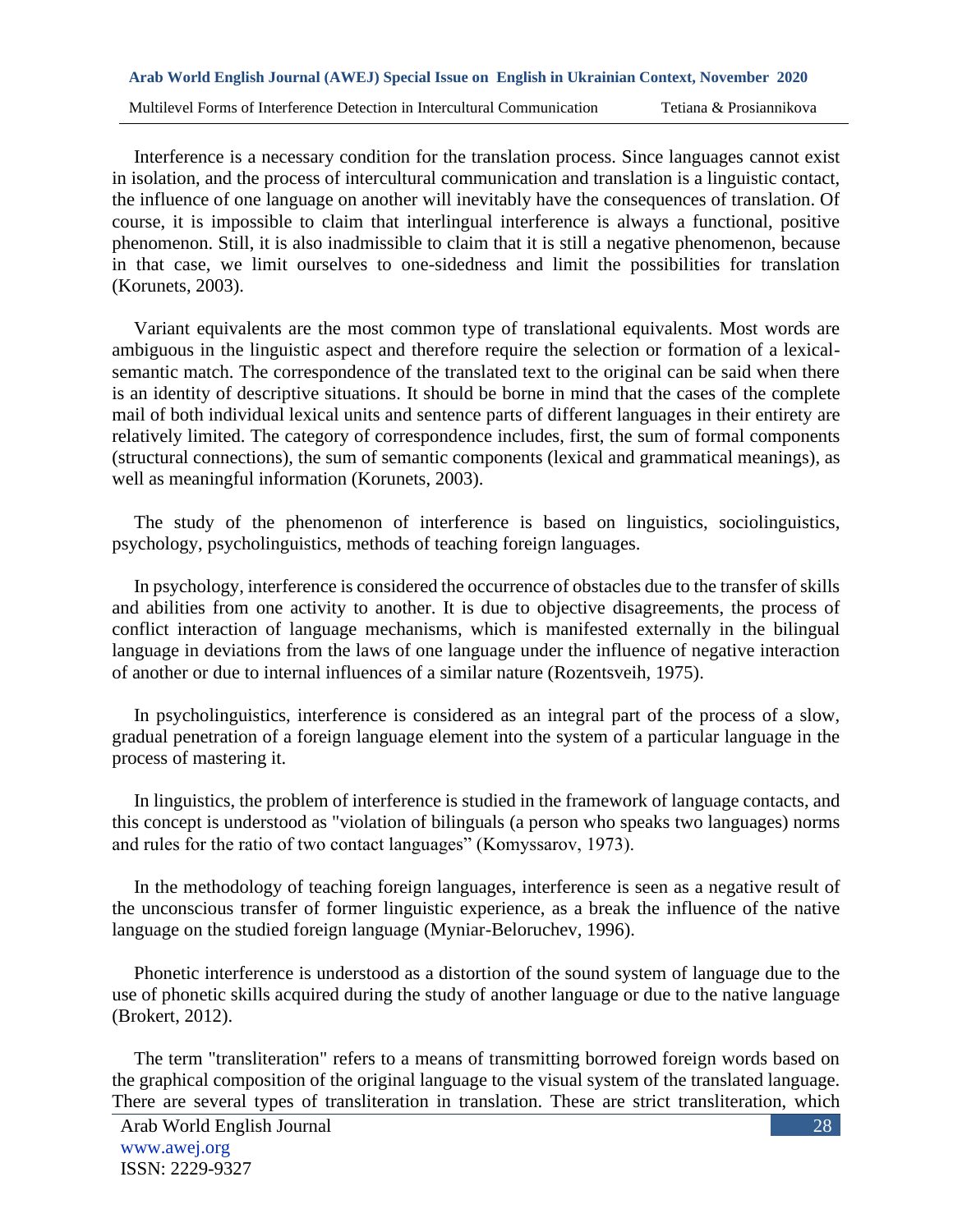involves the sequential replacement of one name with only one character of another letter; weakened, which consists in the relief of only some characters; extended, the characteristic of which is the representation of the corresponding compounds of signs in a particular way in another writing system. In other words, we are talking about transliteration as about the transfer of the graphic form of the name using the international graphical course of correspondence (Semchynskyi, 1974).

### **Methods**

This research was conducted based on observation, analysis, differential, functional and descriptive methods.

Using the method of observation and analysis, the definition of the phenomenon of interference was identified and provided, and to clarify the features of the detection of interference in translation. The differential method made it possible to distinguish grammatical, lexical, phonetic, semantic and syntactic manifestations of interference. The ways and means of influencing the addressee in intercultural communication and translation can be possible with the help of the descriptive method. The functional method was used to understand the place and role of interference in the system of functional styles in general and intercultural communication in particular. This method analyzes the interference in the unity of argumentative, semantic and linguistic elements that realize the intention of the author and aimed at achieving the desired impact on the recipient.

The research tools were word-combinations, sentences, texts of different functional styles from the Internet resource.

### **Results**

### The research shows that in intercultural communication and translation is provided by: *sound (phonetic, phonological, and sound-reproductive) interference* **-** *translate [trænzleit]vs.[trænsleit]***;**

It is especially pronounced in non-native speakers if the primary and secondary languages are not closely related and have significant qualitative and quantitative differences in the system of vowels and consonants (Zelenin, 2010). In some cases, this type of interference can not only distort the pronunciation of the phonetic unit but also change its meaning, which will create difficulties in communication between communicators or make it impossible at all.

Phonetic interference occurs when a native speaker perceives and reproduces the sounds of one language, which can be called secondary, according to the rules and standards of another, which can be called primary (native or the other foreign language). When bilinguals, identifying the phoneme of the secondary system with the phoneme of the primary, reproduce it according to the phonetic rules of the primary language, phonetic interference occurs. This type of interference is most common if the translator does not yet have sufficient translation experience (Zelenin, 2010).

The main means of speech activity are comprehension, the mechanism of speech memory, and the mechanism of prediction. The instrument of understanding plays a crucial role in the translator's activity. He is responsible for the analysis of the semantic side of speech, its structural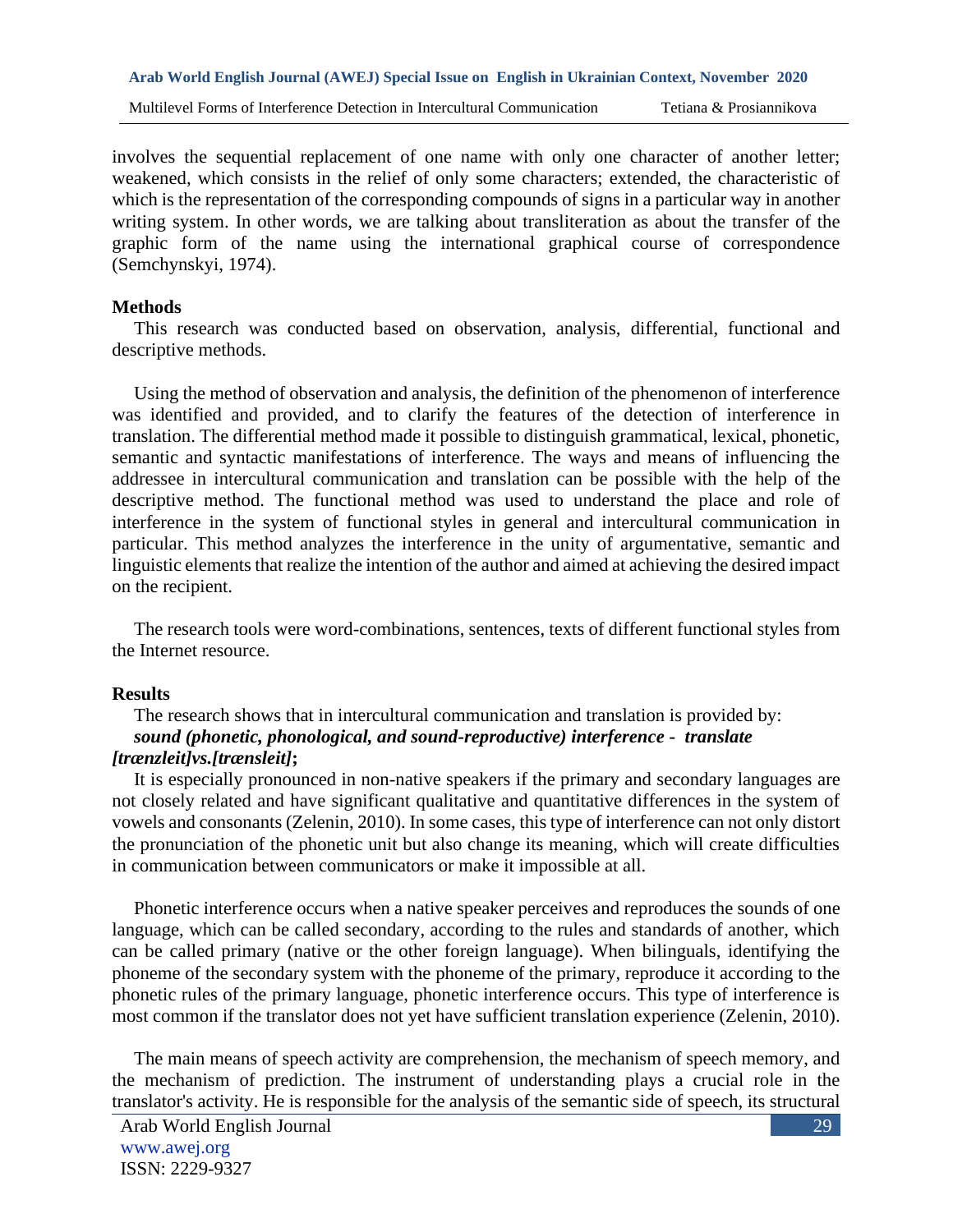organization, and speech design. Comprehension is realized using an internal way of formation and formulation of thought, using inner address. Thus, at the first stage of translation, there is a comprehension of the incoming message, carried out internally using different languages and with various degree of development. The mechanism of awareness is realized through analyticalsynthetic activity with all necessary mental actions, and operations (comparison, classification, analysis and synthesis) (Valihura, 2006).

Phonetic interference is manifested in the change of emphasis in some foreign words under the influence of the native language, for example *magazine, industry, colleague*; as well as in the pronunciation of letters that are not being spoken in English: *whistle, sword*. Cases of so-called incorrect accentuation of words are also common. This applies to those words where the emphasis is on the first syllable if they are nouns, and on the second syllable if they are verbs: *suspect suspect*.

Phonetic interference occurs when the distinguishing feature characteristic of the phonetic system of one language is absent in another. As for the main types of phonetic interference, they include incorrect emphasis; omission of sounds that do not exist in the Ukrainian language; pronunciation of sounds, which according to the rules of English phonetics, should be omitted; incorrect reading of letter combinations; other variations in the phonetics of the language, which not only distort the correct sound of the language but also over time add it to the tokens of uncharacteristic sounds, resulting in the formation of words with a negative impact on the purity of language and its identity.

### *spelling interference – magazine***;**

Spelling interference is manifested mainly through a transliteration. One of the main manifestations of spelling interference in linguistics and translation is transliteration, which, to some extent way, it is difficult for the translator, especially if he/she is dealing with proper names.

In modern translation studies, there are several rules for using transliteration in translation from Ukrainian into English. The first rule is that using an approved transliteration system is not mandatory when translating foreign names into Ukrainian. The second rule is that transliteration should be done directly from Ukrainian into English without the use of any additional language. The third rule states that the approved norm is mandatory for translating names, from Ukrainian into English in legislative and official acts. Thus for the transfer of own names apply two principles of transfer. It is the reproduction with the help of letters and the recording of the sound of a word regardless of its spelling in the original language (Semchynskyi, 1974).

The use of transliteration in the translation process, especially if we are talking about proper names, has a particular specificity. Transliteration differs from practical transcription in its way simplicity and the ability to enter additional characters. Transliteration is often used the compilation of bibliographic indexes and in the organization of catalogs. For example, when you want to collect in one place in the catalog description of all works of the domestic author in foreign languages. The transliteration tool is used when languages use different graphic systems (for example, English, Ukrainian, Greek, Armenian, Georgian). Still, the letters (or graphic units) of these languages can be placed in some correspondence with each other, and, according to these correspondences, there is an interlingual transmission of proper names (Semchynskyi, 1974).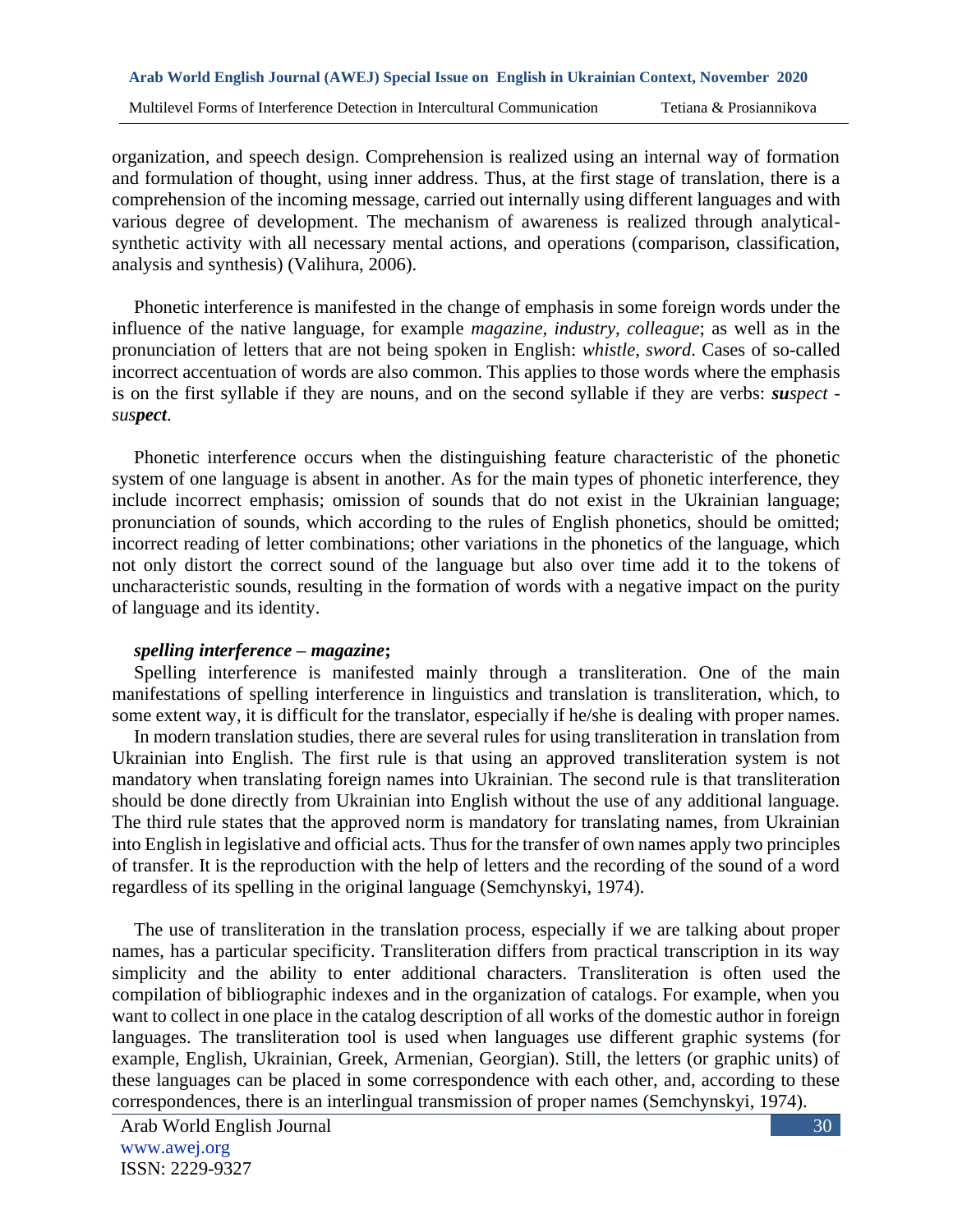What difficulties do a translator face using transliteration? This is, firstly, that the phonological systems of the Ukrainian and English languages do not quite correspond to each other. And, secondly, their graphics and reading rules, which are characteristic of these languages. Another problem faced by the translator is that the main requirement of transliteration is to convey the sound as accurately as possible and preserve the graphic features of words in different languages. Still, it is not always easy to follow this rule (Semchynskyi, 1974).

## *grammatical (morphological, syntactic, and punctuation) interference - If it is not excellent for words! - How wonderful!;*

Turning to the consideration of manifestations of interference within the minor parts of address, it should be noted that morphological interference is defined as a deviation from the norm observed in speech associated with violation of categorical features of parts of speech, which arises under the influence of the relevant categories of interfering languages (Shchepylova, 2003).

Morphological interference will be manifested in the English translation of such constructions, which include prepositions that differ from the Ukrainian counterparts because they show different amounts of meanings, as well as since that verbs, nouns, and adjectives in both languages have other prepositions and cases using. Therefore, when translating texts, it is necessary to remember the equivalents of prepositions in a foreign language: *to succeed in something - to be good at smth.; show something on the map/photo - to show smth. on the map / in the picture; to fight against the enemy - to fight against the enemy; in credit - on credit; on demand - at smb. request (on request); to be guilty of a crime - to be guilty of a crime; to suspect a crime - to suspect smb. of a crime.*

There are cases when in English, according to the rules of morphology, a preposition will be used, but in the language, translation is not needed: *to answer \_\_ a question; move forward \_\_a few miles.*

Attempts to use similar prepositions where they are grammatically different cause interference: *It makes no difference to me (not for me). This news is vital for us (not to us).*

The Ukrainian language has an interfering influence when choosing the time and method: instead of *Present Perfect and Past Perfect, Past Indefinite* forms are used. Particular difficulties arise when learning the correct use of the definite (*the*) and indefinite (*a, an*) article in English, as such a grammatical category is absent in the Ukrainian language.

Considering translation difficulties caused by syntactic and punctuation features of the language being studied, it should be noted that syntactic interference turns out in replacing the rules of syntactic design of a sentence with a syntactic form characteristic of one of the contact languages (Rozentsveih, 1975). Syntactic interference can be subject to almost all members of the sentence, the order of words in the sentence and its structure if in this regard, there is a difference between the first, second, and third foreign languages. When translating from Ukrainian into English, it should be taken into account that in sentences of a foreign language, there is a direct order of words. All members of the penalty can be expressed in different parts of speech and must take their place in the sentence. In English, only the direct word order is used: *We have signed the contract with this company.*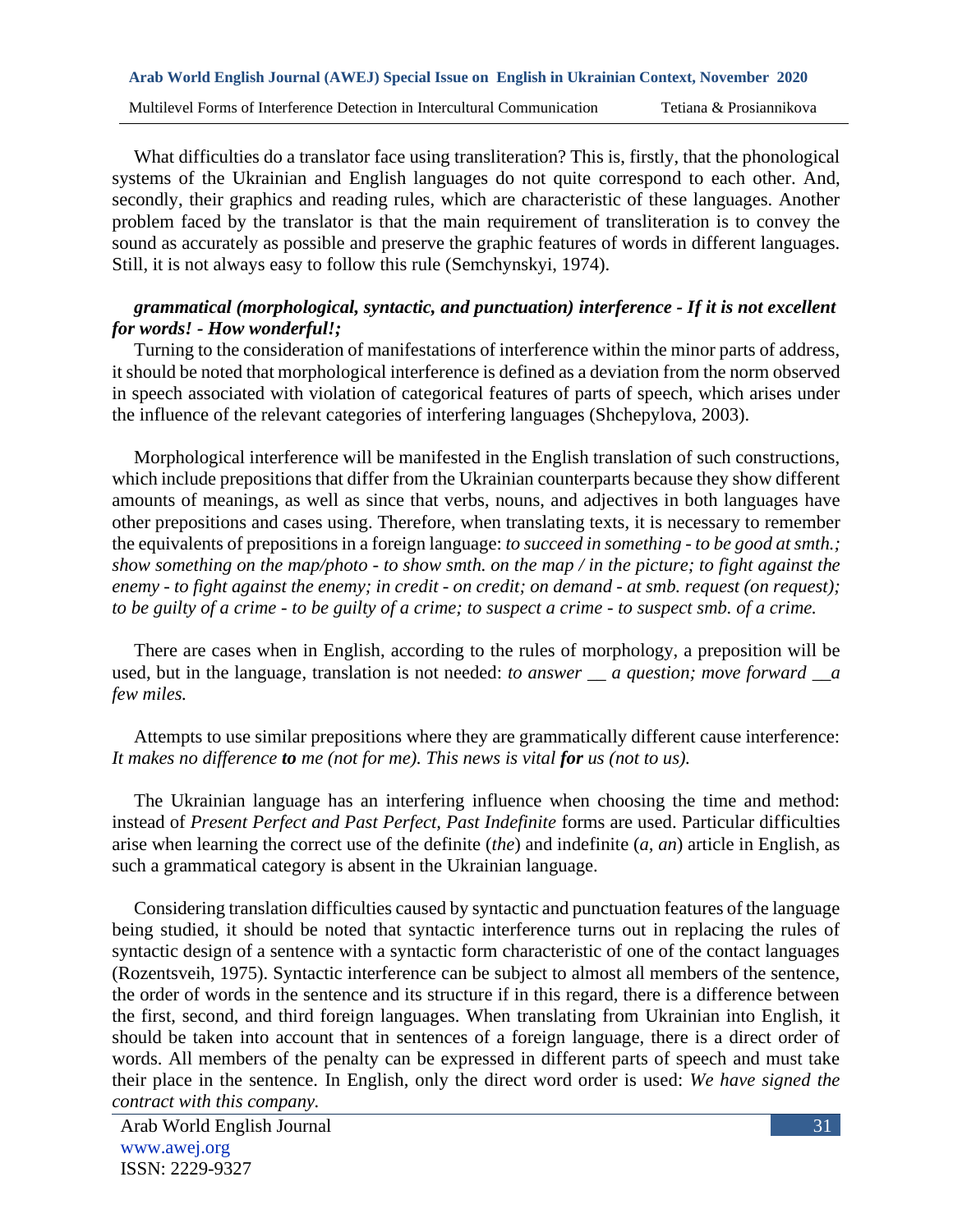In English, adverbial modifiers usually follow after object in the following order: 1) the adverbial modifier of the image of the action; 2) the adverbial modifier of the place; 3) the adverbial modifier of time (maybe at the end and beginning of the sentence). In the Ukrainian language, there is no clear rule on the location of the adverbial modifier in the sentence: *He met her by chance at the exhibition yesterday.*

Often when translating subordinate clauses are subject to interference: *Do you remember what the judge said?* It is incredibly challenging to translate sentences in a conditionally way: *If we signed the contract, we should be able to get the equipment.*

Considering the punctuation differences, it should be noted that punctuation is used quite differently in native and foreign languages in the following examples: *date: July 8, 2010; The Sellers guarantee that the delivered goods are in all respects following the description, technical conditions, and specifications of the order.*

It is also worth noting that the comma in English is used to separate the thousandths from the hundredths except the Ukrainian language: *1,500.*

# *Linguistic interference - stamp;*

Linguistic interference is the interference of the vocabulary of one language system in another, which usually leads to literalisms. Scholars define lexical interference as a two-way convergence of linguistic units of one or different languages due to their semantic use and as leads to involuntary violation of language norms. Linguistic interference is most often found when translating from the native language to foreign, in the ability to find the adequate means of transmitting information from the native language to the language of translation.

Linguistic interference is also manifested in the erroneous identification of similar forms (homonyms of one language, assigned to different tokens of another language), the similarity of the whole semantic structure of speakers, partially coinciding in individual meanings. Linguistic compatibility is not only subject to the norms of language, but also nationally specific, which is explained by its belonging to the linguistic picture of the world of a particular society.

Interference can be most clearly detected at the lexical level because linguistic interference can be recognized by the similarity or discrepancy of tokens in the compared languages. Under linguistic interference, more often all fall into language units that are divergent in different languages. In itself, the interference in terms of contact of closely related language units has a specific character, which is manifested in the existence of linguistic facts in which it manifests itself on several levels simultaneously (Alimov, 2006).

# *semantic interference - to take the chair (but not a busy chair)*

The semantic interference of the translator is manifested in the words or expressions without taking into account the linguistic and cultural context, incorrect use of the word or phrase in context; inaccurate selection of synonyms; use in translation of the homonym of the English equivalent of the Ukrainian word; redundancy or insufficiency of translation, as a result of an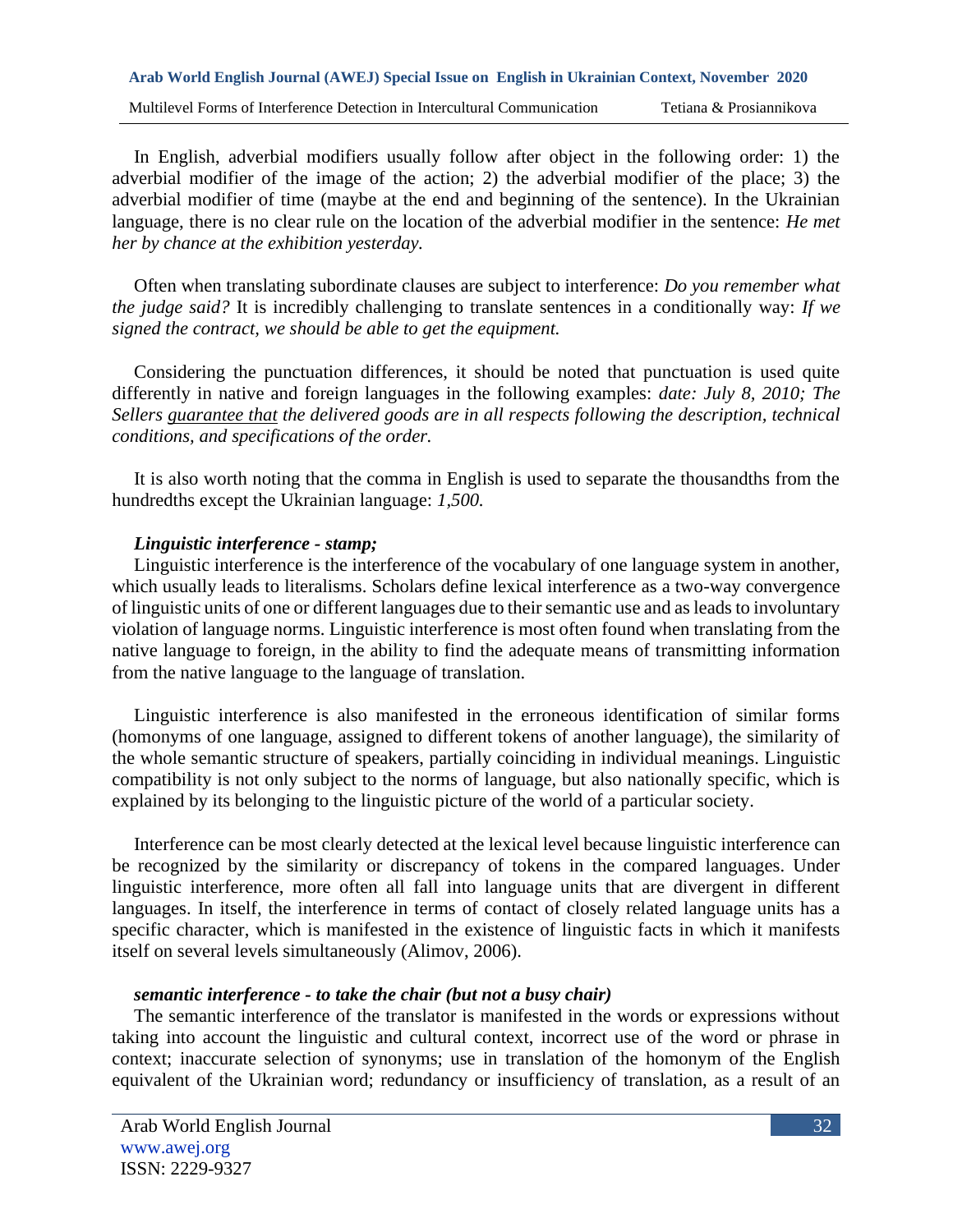attempt to do a literal translation, without taking into account the linguistic and cultural specifics of the English-speaking reader.

Semantic features of words and expressions that are incorrectly used in English translations of the research topic, it is necessary to note the heterogeneity of the vocabulary in terms of issues, from words and expressions from the field of culture and religion, architecture and ending with a common language, which includes all the main parts of speech and is not limited to any subject. Note that most of the identified examples reflect the translation of known and widespread in the Ukrainian language of words and expressions, and therefore demonstrate the interference of the Ukrainian language.

Regarding the semantic features of words and expressions incorrectly used in English translations of a specific topic, it is necessary to note the heterogeneity of the vocabulary in terms of issues, from words and expressions from the field of culture and religion, architecture and ending with a common language, which includes all the main parts of speech and is not limited to any one topic: *The ruins of the gothic temple of the middle of the XVII century. The Gothic Temple* is the proper name of a historic building in England, near Buckingham. The word *temple* in the Ukrainian language is used, as a rule, in the phrase *temple of God*, and denotes any *Christian church*.

*In 34 halls of the Volyn Museum of Regional Studies, founded in 1929, displayed are over 7 thousand exhibits, with over 100 thousand museum units being in primary fund.* The expression *museum units* are also not entirely clear - obviously, it is about *exhibited*. Therefore, we propose to replace it with the word *artifact*.

*The Soviet authorities used the church as storage for the May 1 transparencies.* Obviously, in the text of the Ukrainian original, we have *banners*, i.e., means of agitation with a slogan or image on fabric or paper. In English, the word *transparency* is associated with *openness* or *projector* if it is an image on a transparent fabric or other material. Of course, this has nothing to do with propaganda, so we consider it illegal to use such a word in context. Instead, we suggest the English word *placard*, which is commonly used in this type of context.

Interference is often caused by attempts to convey the Ukrainian text, without analyzing the source material regarding the specifics of the use of a word in English, which includes both semantic parts of the word, and features of its compatibility or use in specific contexts (Dobzhanska-Nait, 2009).

### **Discussion**

In connection with the sharpening of linguists' interest in the phenomenon of interference, which generates not only interlinguistic (phonetic, lexical-grammatical, syntactic) but also discursive, sociocultural barriers to intercultural communication and translation, we consider interference in a broad sense as a conflict-interaction mechanism, which is manifested in the secondary linguistic personality in deviations from the linguistic, discursive, sociocultural norms of one linguistic culture under the influence of another.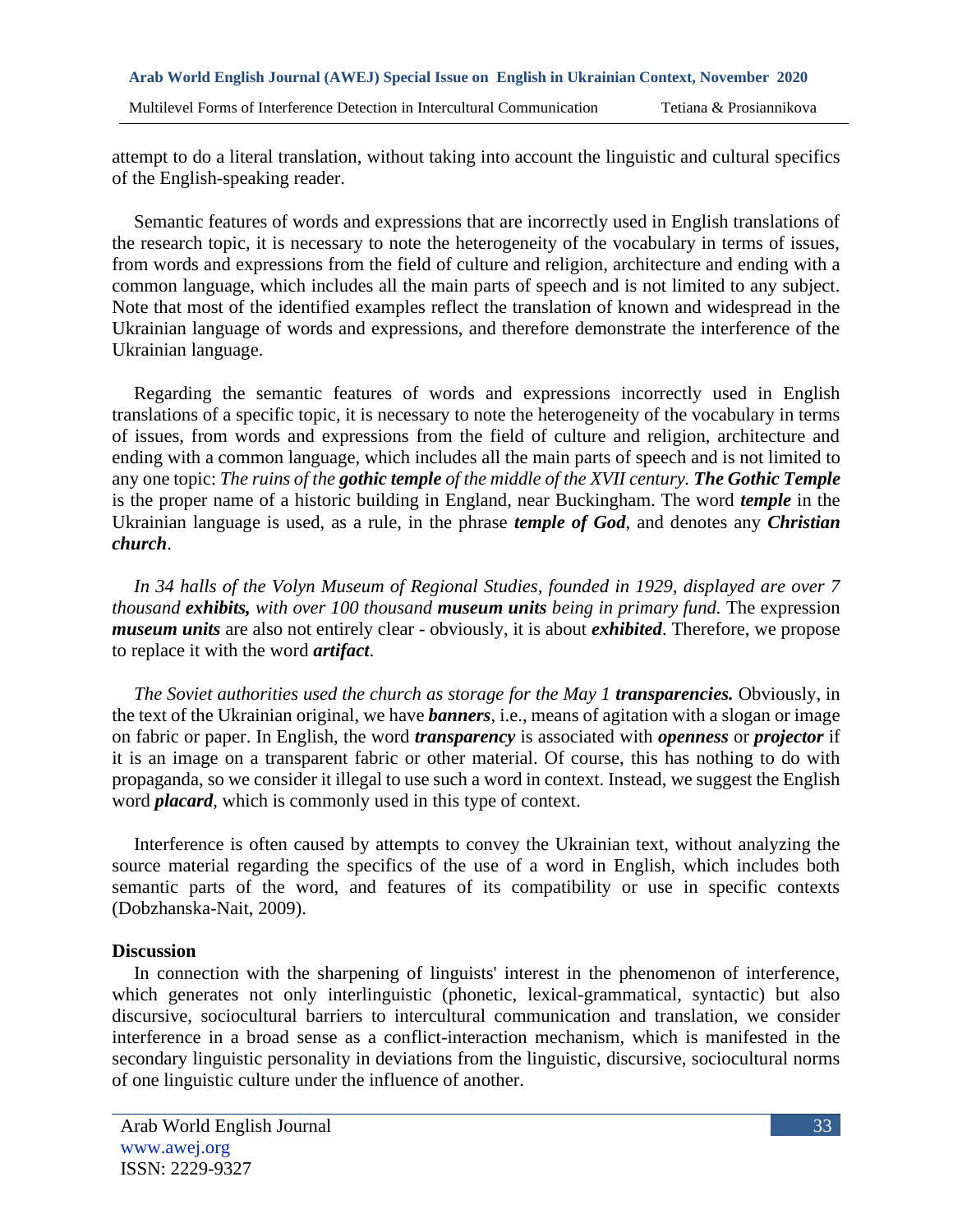Difficulties arising in intercultural communication and translation occur in part due to distortions of the phonetic or lexical side of foreign speech. However, vocabulary is one of the most critical forms of reflecting the ethnocultural specifics of the worldview. Often discursive and sociocultural phenomena cause misunderstandings, obstacles, and disturbances in intercultural communication and translation.

In the conditions of intercultural communication as a dialogue of cultures, the opposition of one's own to another's is traced when the interlocutors appear as representatives of different cultures. In this case, the participants in the dialogue understand each other from the standpoint of their own cultures, which differ significantly from each other.

Investigating language interference in intercultural communication and translation, Alimov (2006) describes interference as follows: when translating, the translator deals first with the process of perception of speech in the source language. This perception at the stage of identification is carried out as a process of comparing the perceived items with the perceptual standards of similar items, which can store in the memory of translator.

This comparison is based on the criteria of words in both the source language and the language in which the translation is performed: in the absence or insufficient formation of measures in one language, the translator with varying degrees of awareness uses perceptual means from another language. It is this replacement of the perceptual means of one language by the perceptual standards of another language that is the cause of the interference.

# **What are the causes and mechanisms of interference?**

In our opinion, there are several factors that cause interference:

1. National identity of peoples and their cultures.

2. Cultural differences of communicators as a consequence of their belonging to different national cultures.

3. Incomplete generality of language consciousnesses of communicants, which leads to the perception of another culture as a "deviation from the norm". At the same time, images of their own culture are considered the norm, and another culture is perceived by bringing other people's ideas of consciousness to the images of their own culture.

4. Interaction of different cultures, as a result of which various culturological phenomena arise.

However, in different cases, there are other forms of intercultural communication, directly opposite to dialogue, so to speak, anti-dialogue, in the way of conflict, cultural competition, the emergence of stereotypes of behavior opposed to culture, so to speak, "cultural alienation" or otherness Rybina (2015).

The latter appears in intercultural communication when the interlocutors, being representatives of different languages, cultures, oppose their own to another's. At the same time, communication partners are aware of their differences, and there is a mutual feeling of "foreignness" of the partner. The interlocutor, creating a message in his native language, unconsciously focuses on his system of cultural values. Another interlocutor, perceiving the message, relies on their culture.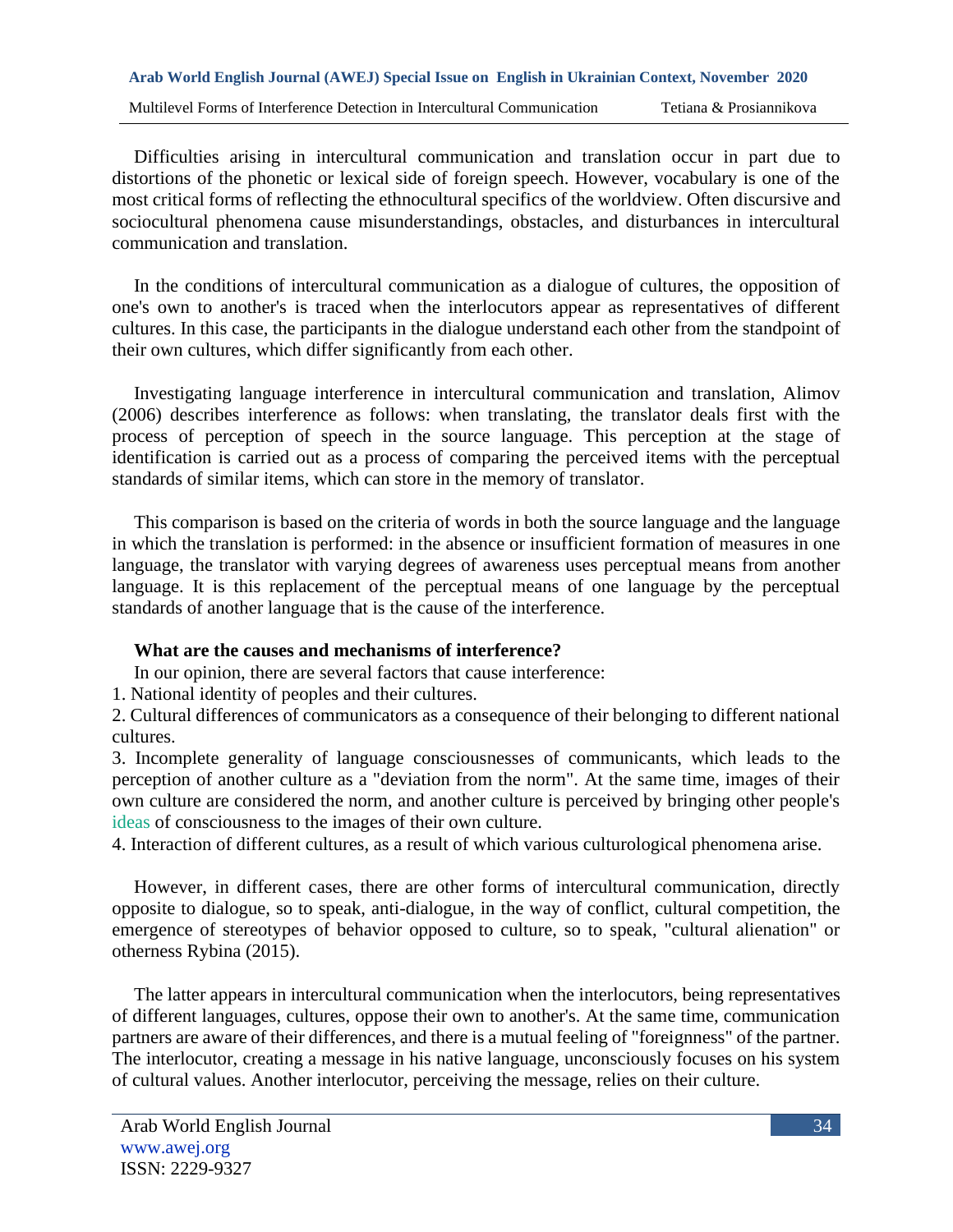In intercultural communication and translation, interlocutors of different linguistic cultures decode messages differently. In this case, of course, does not perform the communicative function of language (transmission of the meaning), for the implementation of which in the process of communication between representatives of different cultures, participants need to know and take into account both the structure of values of the bearers of these cultures and the system of values that is reflected in one language.

To solve this problem, it is necessary, on the one hand, to understand one's own cultural identity, and on the other hand, to describe the vocabulary of a particular language.

In terms of intercultural communication and translation, prevention of interference is provided, in our opinion, the formation of skills to respond adequately verbally and nonverbally to the communication situation, which involves the formation of linguistic and cultural competence of translators in terms of acquiring knowledge, skills, and abilities in the studied areas of communication.

Successful prediction of interference is possible provided that the dialogue of cultures is presented in the form of a functioning model intercultural interaction, which provides a way of mutual communication of people, representatives of different national cultures, in the framework of cognitive and communicative activities, to ensure adequate mutual understanding in the framework of intercultural communication and translation.

We see such a model of intercultural dialogue in the generalized option as a structural entity that includes mental and communicative parts. We consider the mental part as the sum of knowledge and factors about ethnic (material and spiritual), artistic and ideological culture, presented in the comparison. Ethnocultural information helps to get a systematic and complete picture of the real view of the world of different cultures, which mediates all the acts human worldview and worldview, allowing to comprehend local situations and events taking place in the world. The communicative aspect, in our opinion, is related to the social-cultural content. It includes elements of social-normative culture (rules of speech and non-speech behavior of representatives of different cultures in comparison).

The indirect link between these two aspects is language as a specific intermediate component. Thus, it allows to designate the language as a "force" that forms a person's perception of the world around him, determines his "worldview," his inner form affects the culture of people.

Intercultural interaction makes it possible to present a picture of the world of carriers of different cultures both globally and nationally, provided that linguistic and cultural, and conceptualcognitive analysis is carried out by identifying exactly those parameters which distinguish the linguistic image of a particular ethnic group from the "picture of the world of another language. Carrying out the function of cognitive consciousness, different even in native speakers, such modeling of the situation is determined not by language systems, but by the life experience of the individual, the structures of internalized activities, and forms of behavior.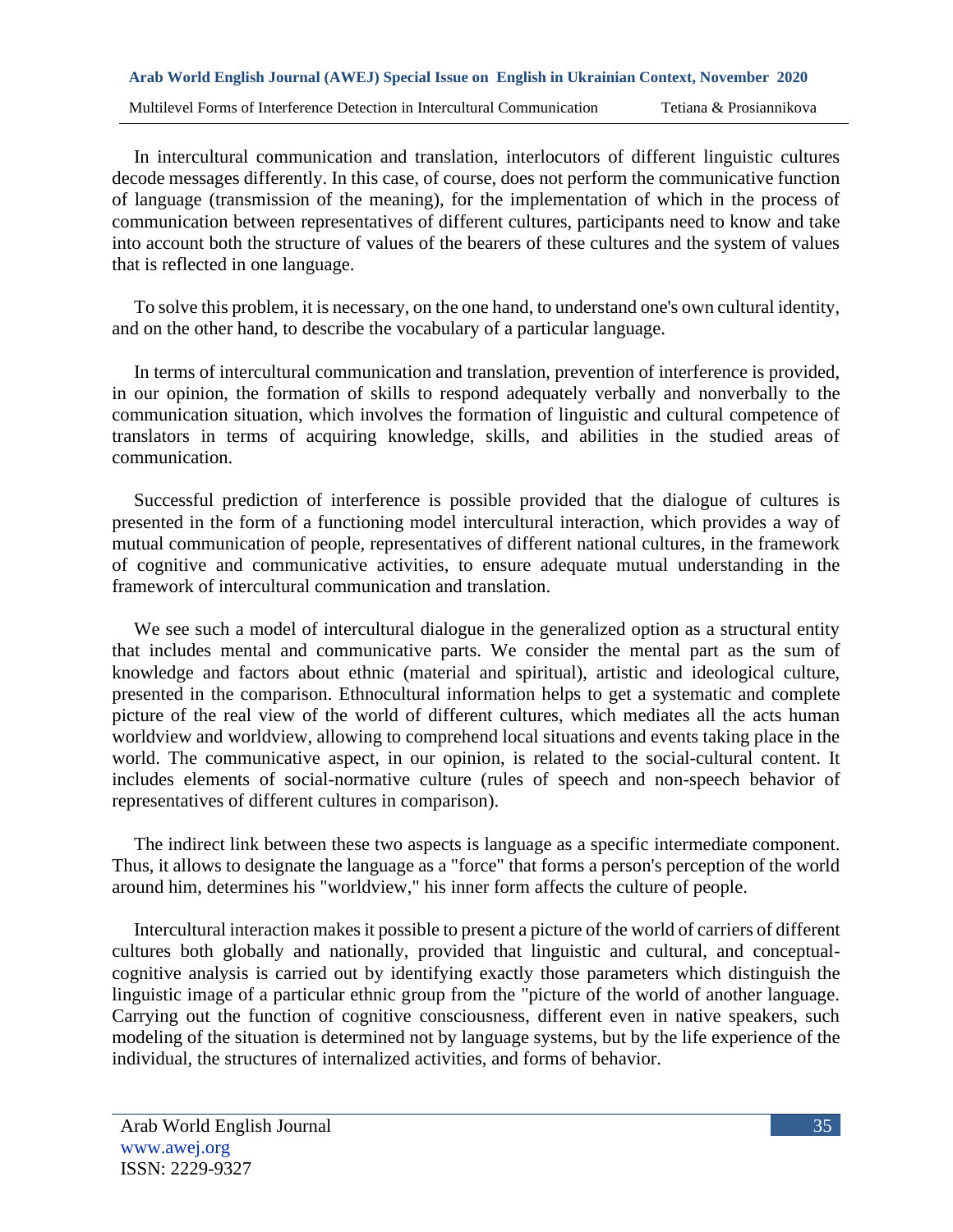### **How does the interference affect intercultural communication and translation?**

The reasons for the impact of interference on intercultural communication and translation are diverse, consider some of them. The effect of interference is that dynamic stereotypes of grammatical forms and constructions formed in the native language, especially those that differ from those in a foreign language, become backward, challenging to change so that when mastering a second language, they provide significant resistance and re-formed foreign language stereotypes (Sorokyna, 1971).

Zhluktenko (1974) describes interference like "identification of words, morphemes and grammatical models of both languages". When translating, we can identify the following typology:

1. Change of grammatical ties in one language by analogy with those relations that exist in another:

a) transfer of grammatical relations from language A to language B or vice versa;

b) the elimination of grammatical relations that exist in one language due to their absence in another.

2. change of grammatical function of a word or morpheme of one language on the model of another;

3. expansion or contraction of the use of grammatical form, model, or unit of a given language under the influence of usability are identified phenomena of another language (Zhluktenko, 1974).

Vainraikh (1979) notes that the speaker usually identifies morphemes based on their formal similarity or similarity of their previous functions. Sometimes the suffix can be transferred from one language to another to replace a zero morpheme or a morpheme consisting of a small number of phonemes (Bokovnia, 1995). However, at the level of morphemes, interference is relatively rare. Much more often, it is manifested at the level of parts of speech.

Interference at the level of parts of speech is based on categorical differences and other features of parts of speech of different languages. Kornieva (2017) determines that these differences are found when comparing any part of speech, for example differences in the gender of nouns, verb forms, the presence or absence of articles. To overcome interference, it is necessary to identify similarities and differences and establish interlingual equivalents for their successful mastering.

Shishkina (1996) identifies the following reasons for the influence of interference errors in the field of grammatical categories:

1. insufficient penetration of the communicant in the context of the transmitted information;

- 2. misidentification of grammatical categories that exist in both languages;
- 3. formal use of direct grammatical correspondences in translation.

The main reason for errors at the level of official words in translation is the presence of synonymous means of expression of the same meaning within a given language. Among the most common errors caused by interference at the level of parts of speech are errors that occur when using categorical forms of the number and case of nouns, adverbial and adjective forms of adjectives; categorical forms of time, type, temporal relation, method, temporal and verb representation (Shishkina, 1996).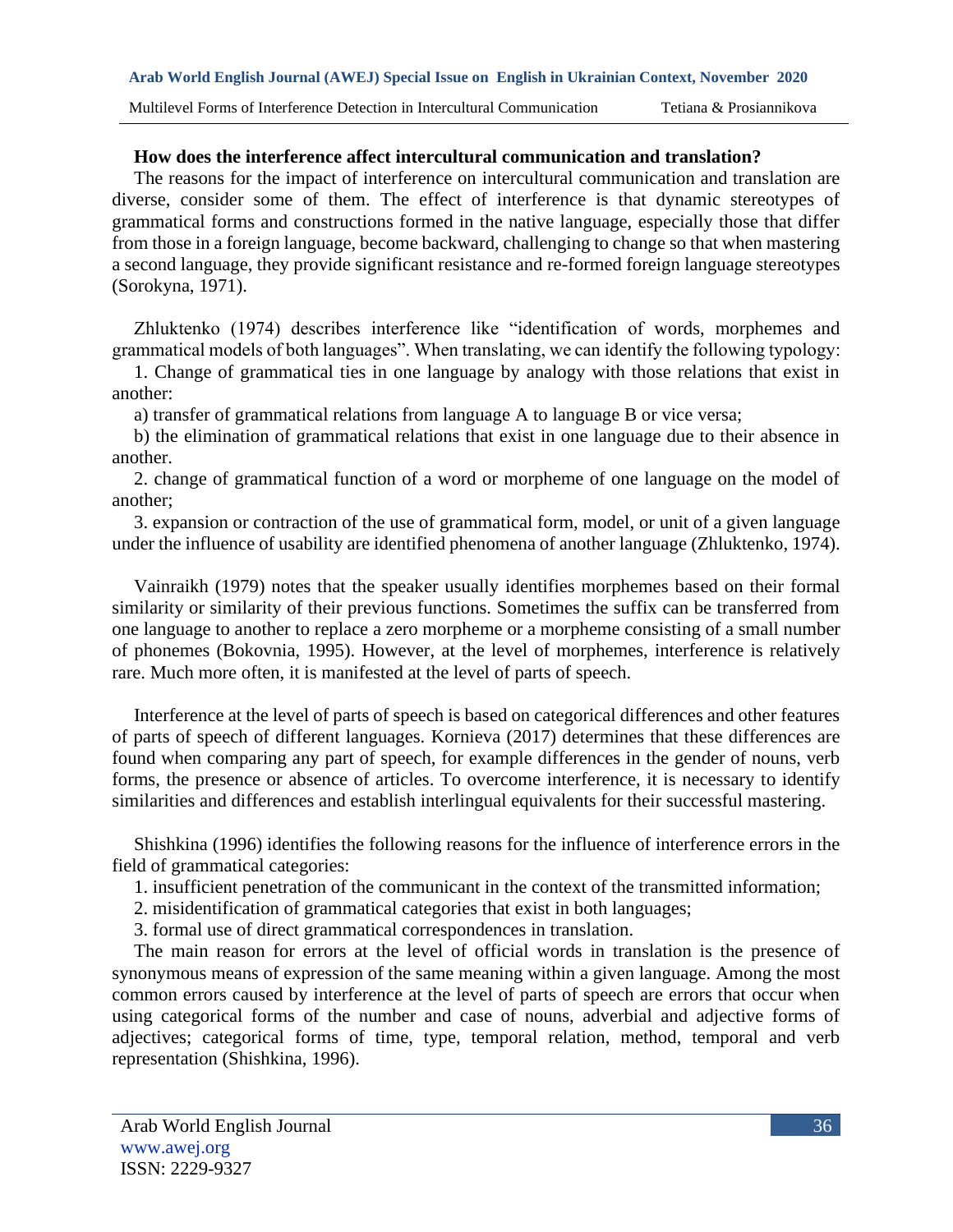# **Conclusion**

The study showed several shortcomings in terms of word order in some currently existing English translation publications, with numerous manifestations of multilevel interference of the native language. Preventing interference in intercultural communication and translation will improve English-language texts that create Ukraine's image in the world. Translation into a foreign language requires a high level of professional training with an understanding of the peculiarities of use and combination of words.

Prevention of multilevel interference in the conditions of intercultural communication is aimed at the formation of the image carrier world of one linguistic and cultural community of skills to understand the bearer of another linguistic image of the world, which means mastering the bilingual sum of knowledge about the picture of the world. In the context of intercultural dialogue, bilinguals become an active participant in intercultural communication, who speaks, along with the native and foreign language, as a means of everyday communication, which involves access to the cognitive (thesaurus) level of language personality.

The use of the linguistic picture of the world and the thesaurus of personality as a way of organizing knowledge allows arguing that understand any phrase or the text means by passing it through your thesaurus, correlate with their experience and find a place for it in the picture of the world according to its content. Just for such an understanding in the proposed model of dialogue of cultures, we pay special attention to the description of not only other linguistic phenomena, but also different conceptual systems in the context of ethnic, artistic, socio-normative, ideological cultures, which contributes in further prevention and overcoming of multilevel interference in intercultural communication and translation.

The result is the formation of a linguistic character, in particular, the bilingual personality of the translator in a dialogue of cultures, with the ability and skills to use the language in all its manifestations in different situations of intercultural communication; skills understand and assimilate someone else's way of life/behavior to break ingrained stereotypes; skills to expand the "individual picture of the world" by involving in the "language picture of the world" speakers of the studied language.

Some prospects for further explorations in the development of a direct model of the bilingual personality of a translator in the context of intercultural dialogue and methods of linguistic and cultural formation are competencies of translators in the aspect of mastering linguistic and cultural knowledge, skills and abilities in the studied areas of communication.

# **About the authors:**

**Yefymenko Tetiana** is an associate professor of linguistics at V.O. Sukhomlynskyi National University of Mykolaiv, Mykolaiv, Ukraine, where she has been teaching for 15 years. She obtained her Ph.D. in Philology from Kherson State University. Her areas of interest include teaching sociolinguistics, discourse analysis, intercultural communication, translation, semiotics, grammar and linguistics. ORCiD: https://orcid.org/0000-0002- 7793-9505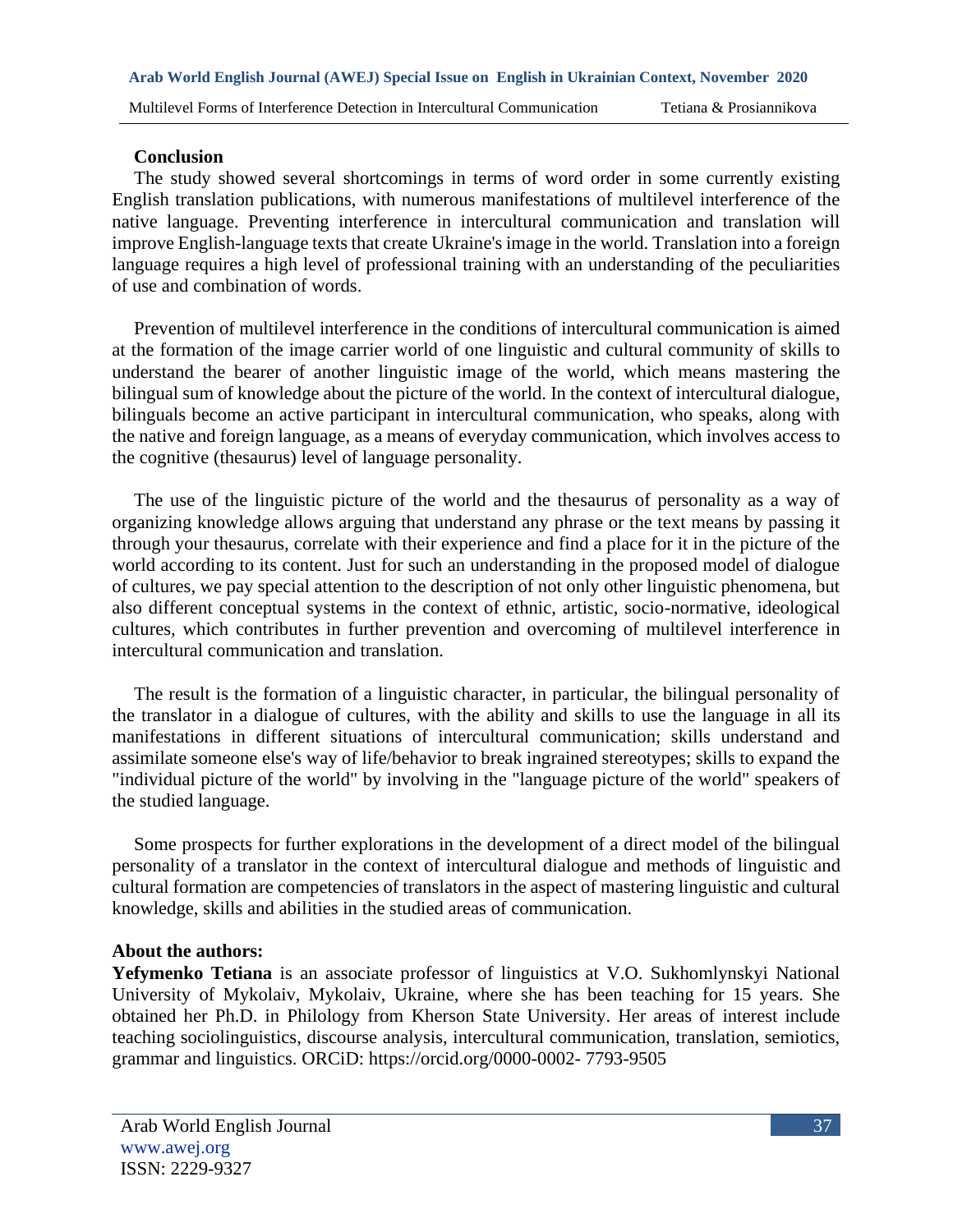**Yana Prosiannikova** is an associate professor of linguistics at Kherson State University, Kherson Ukraine, where she has been teaching for 10 years. She obtained her Ph.D. in Philology from Kherson State University. Her areas of interest include discourse analysis, semiotics, linguistics. ORCiD: [https://orcid.org/0000-0001-](https://orcid.org/0000-0001-%206457-4466) 6457-4466

# **References**

- Alimov, V. (2006). Translation theory. *Translation in the field of professional communication.*  Moscow.
- Anisimova, A. (2012). Detection of manifistations of interference in studing professionally oriented translation (on the material of German, English and Ukrainian languages). *Journal of Zhytomyr State University, 66.*
- Bartell, M. (2003). Internationalization of Universities. A University Culture-Based Framework. *Higher Education*, *45(1),* 43–70.
- Benson, C. (2002). Transfer: Cross-linguistic influence. *ELT Journal,* 56, 68–70.
- Bokovnia, A. (1995). Interference in foreign language teaching (on the example of paradigmatic lexical-syntactic interference) and possible ways to overcome it in the process of working on vocabulary. 18. http://novafilolohiia.zp.ua/index.php/new-philology/article/view/286
- Brokert, O. (2012). Methodical aspects of interference and its differentiation in foreign speech. *Theoretical issues of education and upbringing*, *45,* 81-86.
- Dobzhanska-Nait, N. (2009). Morfolohichna interferentsiia v anhlomovnykh perekladakh. *Morphological interference in English translations (based on English travel guides of Ukrainian publishers*, 353-357. https://rgf.eenu.edu.ua/index.php/rgf/article/view/71
- Komyssarov, V. (1973). A word about the translation. *International Relations.* Moscow, 162 168.
- Kornieva, (2017). The phenomenon of interference in the study of a second foreign. Available at https://language // www.rusnauka.com/NIO/Philologia/korneva%20v.a..doc.htm
- Korunets, I. (2003). *Theory and practice of translation*. Vinnytsia: Nova Knyha.

Minyar-Beloruchev, R. (1996). *Metodicheskii slovnik: slovar terminov metodiki obucheniya yaziku* Explanatory dictionary of terms of methodology of the language teaching]. Мoscow, Russia: 144.

- Rosentsveig, V. (1972). *Novoe v lingvistike* [New in Linguistics]. Moscow: Progress.
- Rybina, N. (2015). Bilingualism and interference as tendencies of language development of modern society: problems and ways of their solution. *Scientific notes of the National University "Ostroh Academy", 59.*
- Semchynskyi, S. (1974) Semantic interference of languages, Кyiv: High School.
- Shchepylova, A. (2003) The communicative-cognitive approach to teaching French as a second foreign language. *School Book*, Moscow, 485.
- Shishkina, T. (1996) Russian "accent" in translation (morphological level), Moscow, 27. http://cheloveknauka.com/russkiy-aktsent-v-pismennom-perevode
- Sorokyna, S. (1971). Ways to prevent and overcome the grammatical interference of syntactic subtypes in German speech of first-year students of language faculties, Moscow, 26. [https://cyberleninka.ru/article/n/grammatical-interference-in-written-papers-translated-by](https://cyberleninka.ru/article/n/grammatical-interference-in-written-papers-translated-by-russian-and-american-students)[russian-and-american-students](https://cyberleninka.ru/article/n/grammatical-interference-in-written-papers-translated-by-russian-and-american-students)

Vainraikh, U. (1979). *Iazykovye kontakty* [*Languages*' *contacts*]. Kyiv: Vyshcha shkola